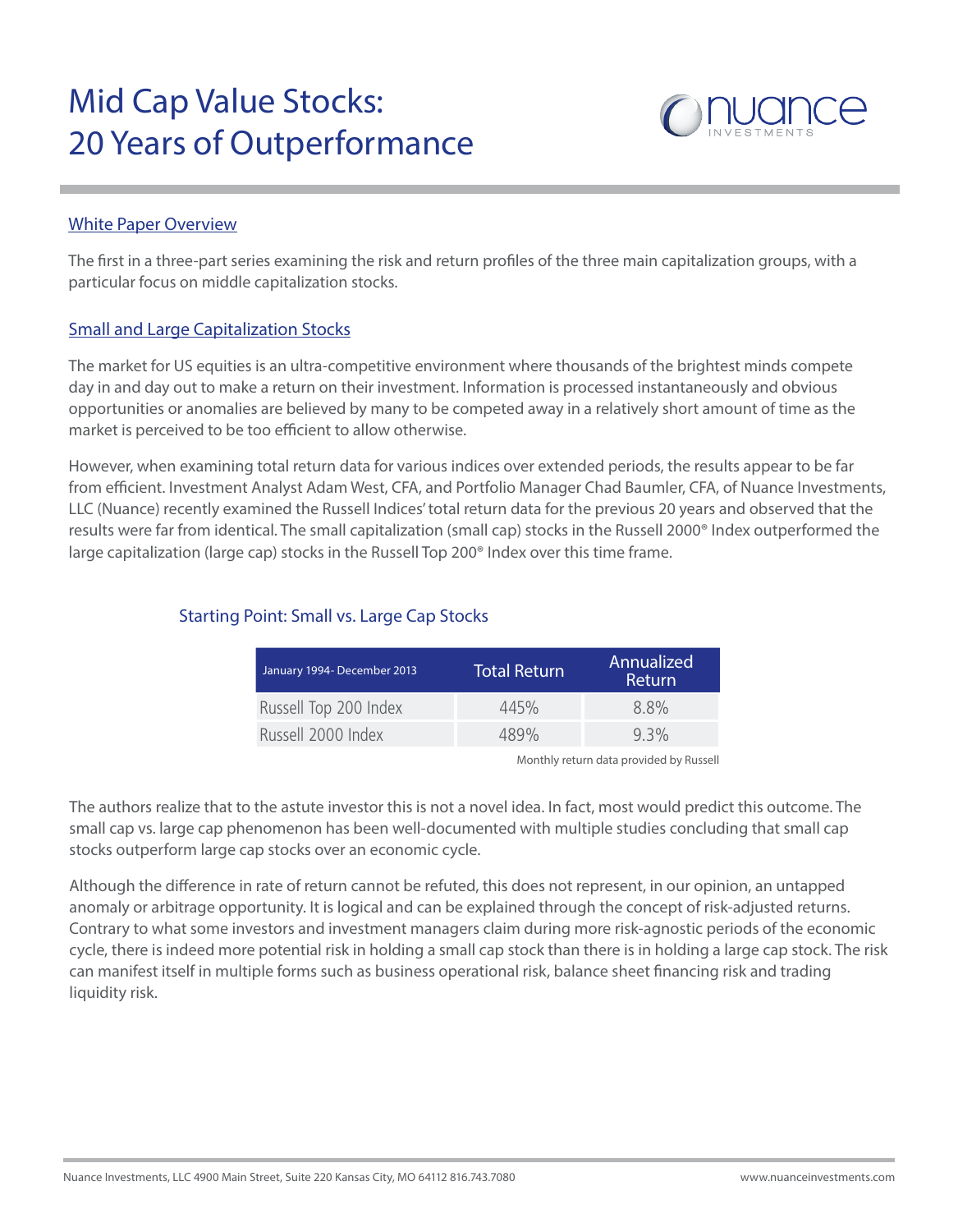# 20 Years of Outperformance **October 2014**

When comparing the annualized returns of each index to its risk, a different story emerges. While the Russell 2000 Index did have a higher annualized return, it also provided the investor with significantly higher risk (annualized standard deviation of monthly returns is being used as an estimate of risk). By dividing the annualized return by risk, a risk-adjusted return ratio is created and this shortcoming is brought to life. The Russell Top 200 Index had approximately 40 basis points (bps) less in annualized return and over 400 bps of less risk, leading to a notably higher risk-adjusted return ratio. To put it another way, while the Russell 2000 Index had a higher annualized return than the Russell Top 200 Index, it was not enough to compensate an investor for the increased level of risk and proved to be an inferior investment from a risk-adjusted perspective, in our opinion.

# Step One: Adding Volatility

| January 1994- December 2013 | <b>Total Return</b> | Annualized <sup>1</sup><br><b>Return</b> | Standard<br><b>Deviation</b> | Return/Risk |
|-----------------------------|---------------------|------------------------------------------|------------------------------|-------------|
| Russell Top 200 Index       | 445%                | $8.8\%$                                  | $15.3\%$                     | 0.58        |
| Russell 2000 Index          | 489%                | $9.3\%$                                  | $19.7\%$                     | 0.47        |

Monthly return data provided by Russell

For more information on the calculation of the statistics shown, please see the disclaimer or contact Nuance.

### Middle Capitalization Stocks

Recently, a variety of research reports and white papers have been written citing the attractive absolute performance of middle capitalization (mid cap) stocks. An analysis similar to the one above was performed for the Russell Mid Cap Index® to examine the risk-adjusted characteristics of the performance and to potentially debunk the idea that mid cap stocks offer a higher return than is justified.

Mid cap stocks displayed the highest annualized return of the three cap groups by a wide margin. This was not unexpected given the high level of publicity that mid cap stocks have recently received. However, what was surprising was the lower level of risk and higher level of risk-adjusted return ratios the index exhibited over the last 20 years. Annualized returns were approximately 200 bps higher than the other Russell Indices while providing roughly the same or less risk. The data suggests that from a risk-adjusted return perspective mid cap stocks were the most attractive.

## Step Two: Adding Mid Cap Stocks

| January 1994- December 2013 | Total Return <sup>1</sup> | Annualized<br><b>Return</b> | <b>Standard</b><br><b>Deviation</b> | Return/Risk |
|-----------------------------|---------------------------|-----------------------------|-------------------------------------|-------------|
| Russell Top 200 Index       | 445%                      | 8.8%                        | $15.3\%$                            | 0.58        |
| Russell 2000 Index          | 489%                      | $9.3\%$                     | $19.7\%$                            | 0.47        |
| Russell Mid Cap Index       | 735%                      | $11.2\%$                    | $16.9\%$                            | 0.66        |

Monthly return data provided by Russell

For more information on the calculation of the statistics shown, please see the disclaimer or contact Nuance.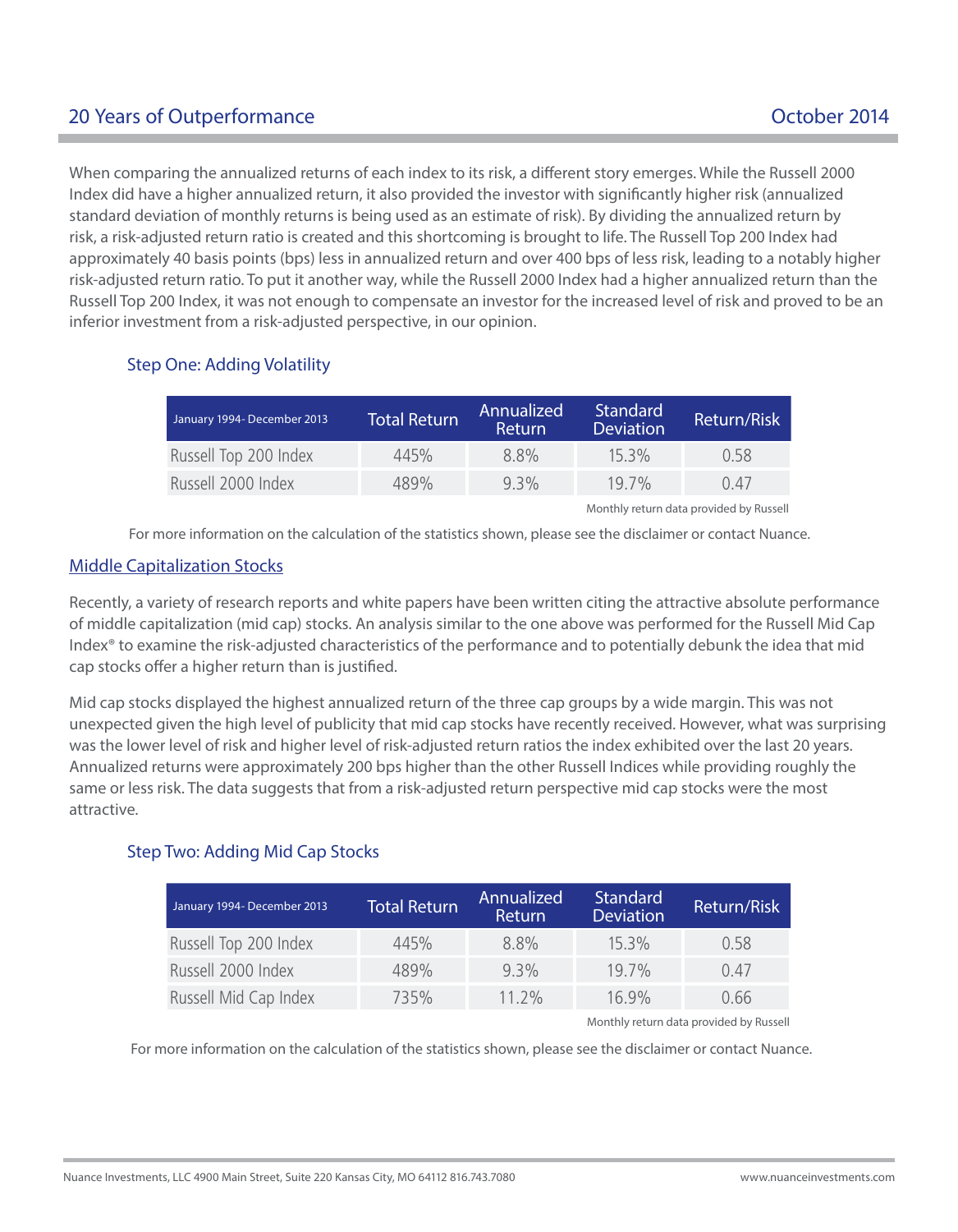# 20 Years of Outperformance **Department Controller Controller Controller Controller Controller Controller Controller Controller Controller Controller Controller Controller Controller Controller Controller Controller Control**

Furthermore, it was interesting to discover that the attractive risk-adjusted return profile of the Russell Mid Cap Index was not evenly spread over its members but instead accrued primarily to the value constituents included in the Index. Annualized total return for the Russell Mid Cap Value Index® was higher than the other indices, including the Russell Mid Cap Growth Index®, by 200 bps or more while impressively having displayed approximately equal or less risk. This unique relationship became evident when comparing the risk-adjusted return ratios of the four different indices. The Russell Mid Cap Value Index was the clear leader.

| January 1994- December 2013  | <b>Total Return</b> | Annualized<br>Return | <b>Standard</b><br><b>Deviation</b> | Return/Risk |
|------------------------------|---------------------|----------------------|-------------------------------------|-------------|
| Russell Top 200 Index        | 445%                | 8.8%                 | $15.3\%$                            | 0.58        |
| Russell 2000 Index           | 489%                | $9.3\%$              | 19.7%                               | 0.47        |
| Russell Mid Cap Growth Index | 524%                | $9.6\%$              | 21.3%                               | 0.45        |
| Russell Mid Cap Value Index  | 805%                | $11.6\%$             | 16.2%                               | 0.72        |

# Final Step: Segmenting the Russell Mid Cap Index

Monthly return data provided by Russell

For more information on the calculation of the statistics shown, please see the disclaimer or contact Nuance.

### Concluding Thoughts

The risk-adjusted return analysis provided some important insights. First, while small cap stocks outperformed large cap stocks over the previous 20 years, they also exhibited higher levels of risk and from a risk-adjusted perspective, may have actually been an inferior investment. Second, much like others' total return research on mid cap stocks, the research performed demonstrated that mid cap stocks have displayed the highest annualized returns of the three main cap groups over the same period.

Alternatively, the analysis raised a few questions. What caused mid cap stocks to outperform the other cap groups over such an extended period of time and why were the high returns concentrated within the value constituents? Furthermore, why did the higher returns not come with higher risk? Is this an anomaly that represents a legitimate investment opportunity?

Be on the lookout for Part 2 of this series entitled "20 Years of Experience," when Adam and Chad interview Scott Moore, CFA, founder and Chief Investment Officer of Nuance. Scott, who has over 20 years of experience investing in the mid cap space, shares his thoughts and opinions regarding the attractive risk and return characteristics of mid cap value stocks.